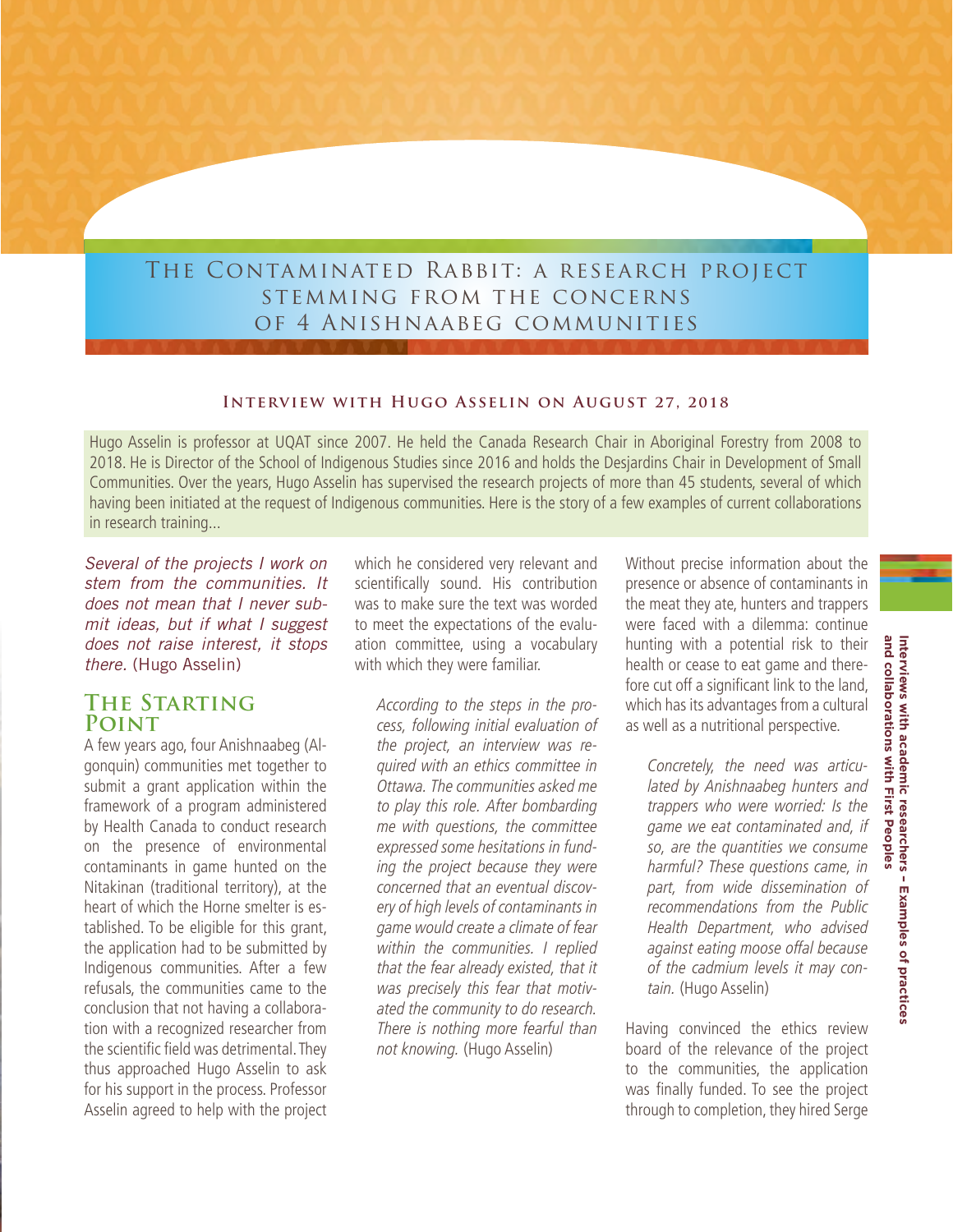Bordeleau who was well known within the Anishnaabeg communities as a research professional. During preparatory conversations, Hugo suggested Serge could kill two birds with one stone by completing the research as a master's student in Biology. With two Bachelor's degrees (one in Biology and the other in Cinema), the proposal made a great deal of sense; the communities would benefit from more robust results because of the University's support and more qualified staff, and Serge himself would have one more diploma to his credit in the end.

### **Research process: less intrusion, more communication**

The grant was managed by Timiskaming First Nation on behalf of the four communities. After having weighed the possible options, the research team decided to work with rabbit (snowshoe hare) rather than moose, since the latter option involved more challenges for sample collection.

We hired trappers in the four communities and asked them to trap rabbit for us. The idea was to collect rabbits at different distances from the Horne smelter and at different angles with respect to dominant winds. According to the protocol, the trappers were to take samples of flesh and liver and send them to us for contaminant analysis.



Source: Bordeleau, S., Asselin. H., Mazerolle, M.J. & L. Imbeau. 2016. "Is it still safe to eat traditional food?" Addressing traditional food safety concerns in aboriginal communities. Science of the Total Environment. Vol 565: 531.

Having decided to proceed in the least intrusive way possible, interviews were conducted by Serge with the help of Amandine Jean, to estimate the quantities of rabbits consumed in the communities. For example, to the question: "How often do you eat rabbit?", possible answers included "every day, every week, once a month..." and the participants provided an answer for themselves and for each member of the household. Using photographs, the participants were also asked to estimate the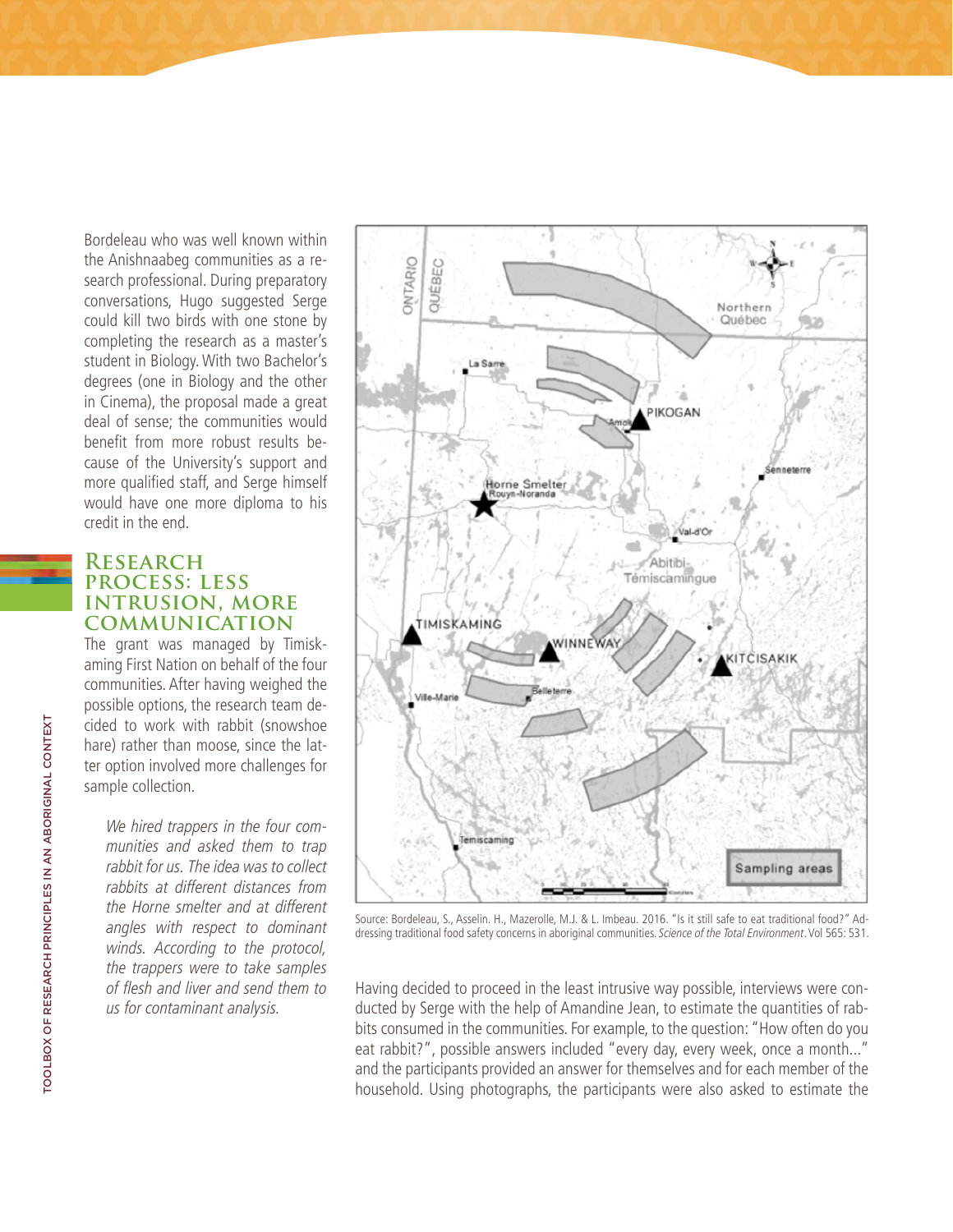quantities consumed (ex., leg, offal, saddle, or whole rabbit). Other questions about tobacco use were also asked, since tobacco interacts with certain contaminants such as arsenic.



Source: Image from the video produced by Serge Bordeleau. Le lièvre contaminé. [https://www.youtube.](https://www.youtube.com/watch?v=-5VXgF2i508) [com/watch?v=-5VXgF2i508.](https://www.youtube.com/watch?v=-5VXgF2i508) A more extended version entitled Le chasseur contaminé is also available at the following address: <https://vimeo.com/128494808>

During the interviews, someone from the community always accompanied Serge and Amandine because some respondents spoke only Anishnaabemowin, and also to gain participants' trust and reassure them on the community's support for the project. During all these stages, Professor Asselin's role was to ensure the data were rigorous, so it could be used by the communities. In the event that the conclusion would have been that the rabbits were indeed contaminated, the results had to be sufficiently robust for the communities to rely on them to work with the government, so that actions could be taken.

During the project, Serge found that the presence of a researcher in the four communities to measure contamination raised some questions.

Serge decided to put on his filmmaker's hat and he produced an animated short film to explain to people what contamination is, how it works, and how it is measured. The video was circulated within the communities so the topic could be better understood and it was very well received, especially with the youth. The short film even won an award at the Université du Québec student video contest! (Hugo Asselin)



Source: Image from the video produced by Serge Bordeleau. Le lièvre contaminé. [https://www.youtube.](https://www.youtube.com/watch?v=-5VXgF2i508) [com/watch?v=-5VXgF2i508](https://www.youtube.com/watch?v=-5VXgF2i508)

When data collection was finalized, Serge did the calculations to determine the levels of contaminants in the rabbits from each collection area and estimated the potential levels of contaminants in Anishnaabeg people themselves, based on eating habits consigned qualitatively. The goal was to determine if the estimated levels exceeded the thresholds deemed acceptable by Health Canada and other health agencies.

"The best we can tell Indigenous people is to eat some, "but not too much". At the same time, we know that for the last 50 years, Indigenous people's health has deteriorated. There is an unprecedented diabetes and obesity epidemic for the exact reason that they abandoned traditional food. This good, lean meat, full of minerals, was replaced by sweet and salty processed food from the convenience store or the closest fast food outlet. " Translated excerpt from the video Le lièvre contaminé contaminé